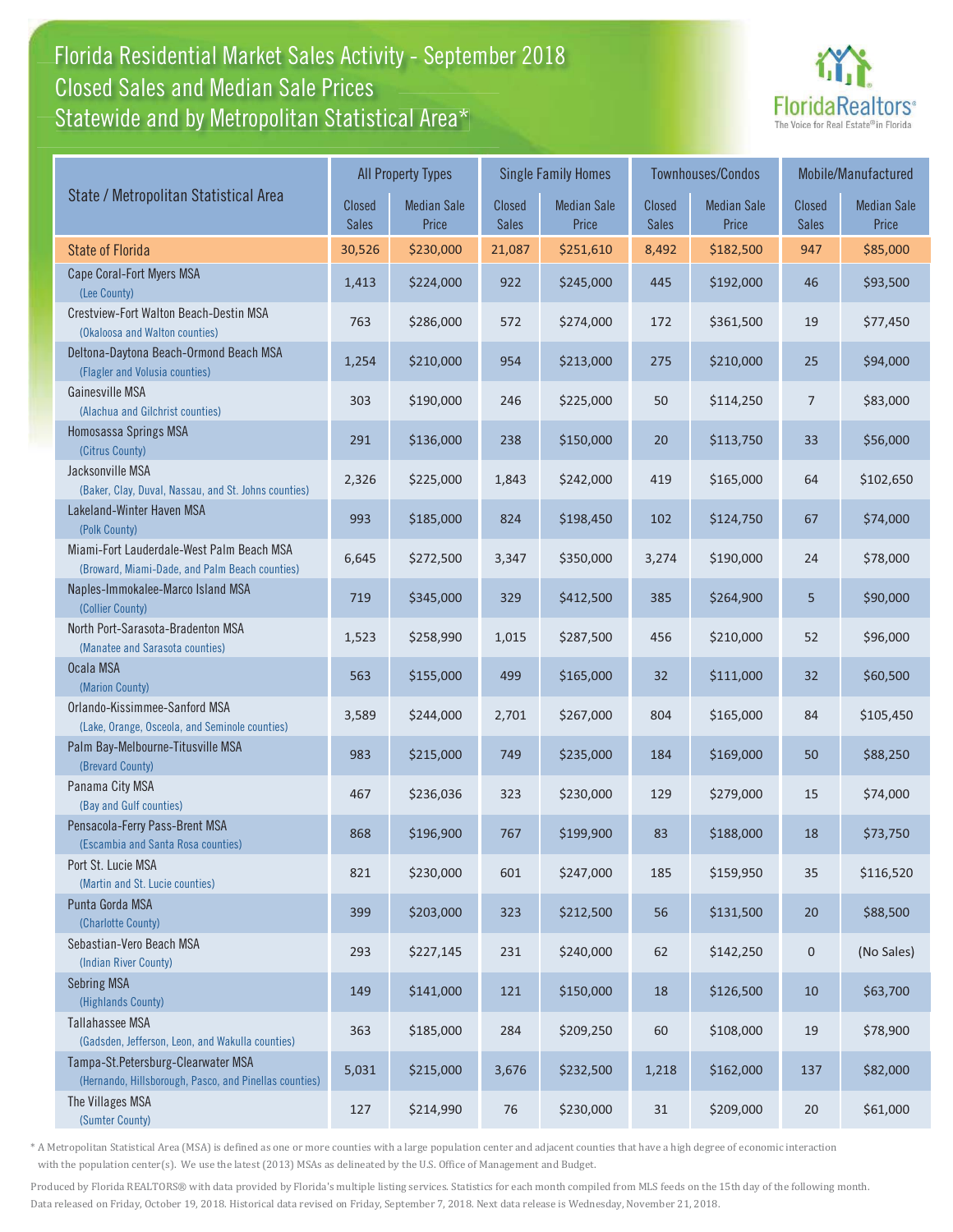## Florida Residential Market Sales Activity - September 2018 Florida Residential Market Sales Activity Listed by County Closed Sales and Median Sale Prices



| County                     | <b>All Property Types</b> |                             |                        | <b>Single Family Homes</b>  |                        | Townhouses/Condos           | Mobile/Manufactured    |                             |
|----------------------------|---------------------------|-----------------------------|------------------------|-----------------------------|------------------------|-----------------------------|------------------------|-----------------------------|
|                            | Closed<br><b>Sales</b>    | <b>Median Sale</b><br>Price | Closed<br><b>Sales</b> | <b>Median Sale</b><br>Price | Closed<br><b>Sales</b> | <b>Median Sale</b><br>Price | Closed<br><b>Sales</b> | <b>Median Sale</b><br>Price |
| Alachua County             | 294                       | \$191,950                   | 239                    | \$225,000                   | 50                     | \$114,250                   | 5                      | \$64,000                    |
| <b>Baker County</b>        | 19                        | \$193,000                   | 15                     | \$195,117                   | $\mathbf 0$            | (No Sales)                  | $\overline{4}$         | \$102,950                   |
| <b>Bay County</b>          | 434                       | \$237,018                   | 296                    | \$230,000                   | 126                    | \$279,500                   | 12                     | \$87,475                    |
| <b>Bradford County</b>     | 20                        | \$137,750                   | 16                     | \$145,000                   | $\mathbf{0}$           | (No Sales)                  | $\overline{4}$         | \$77,000                    |
| <b>Brevard County</b>      | 983                       | \$215,000                   | 749                    | \$235,000                   | 184                    | \$169,000                   | 50                     | \$88,250                    |
| <b>Broward County</b>      | 2,352                     | \$255,000                   | 1,142                  | \$350,000                   | 1,199                  | \$165,000                   | 11                     | \$65,000                    |
| <b>Calhoun County</b>      | 3                         | \$129,500                   | 2                      | \$152,250                   | $\mathbf 0$            | (No Sales)                  | $\mathbf{1}$           | \$125,000                   |
| <b>Charlotte County</b>    | 399                       | \$203,000                   | 323                    | \$212,500                   | 56                     | \$131,500                   | 20                     | \$88,500                    |
| <b>Citrus County</b>       | 291                       | \$136,000                   | 238                    | \$150,000                   | 20                     | \$113,750                   | 33                     | \$56,000                    |
| <b>Clay County</b>         | 278                       | \$202,500                   | 239                    | \$216,010                   | 24                     | \$143,500                   | 15                     | \$96,000                    |
| <b>Collier County</b>      | 719                       | \$345,000                   | 329                    | \$412,500                   | 385                    | \$264,900                   | 5                      | \$90,000                    |
| <b>Columbia County</b>     | 66                        | \$145,000                   | 49                     | \$173,750                   | $\mathbf{0}$           | (No Sales)                  | $17$                   | \$82,000                    |
| <b>DeSoto County</b>       | 29                        | \$143,000                   | 19                     | \$160,000                   | $\boldsymbol{0}$       | (No Sales)                  | 10                     | \$74,000                    |
| <b>Dixie County</b>        | 14                        | \$70,625                    | $\overline{7}$         | \$75,250                    | $\mathbf{1}$           | \$174,000                   | 6                      | \$55,250                    |
| <b>Duval County</b>        | 1,262                     | \$191,995                   | 1,017                  | \$207,990                   | 231                    | \$144,490                   | 14                     | \$85,290                    |
| <b>Escambia County</b>     | 496                       | \$179,000                   | 416                    | \$179,900                   | 70                     | \$170,950                   | 10                     | \$78,750                    |
| <b>Flagler County</b>      | 249                       | \$235,000                   | 211                    | \$239,900                   | 34                     | \$200,000                   | 4                      | \$147,500                   |
| <b>Franklin County</b>     | 19                        | \$367,500                   | 15                     | \$528,750                   | $\overline{3}$         | \$167,500                   | $\mathbf{1}$           | \$127,750                   |
| <b>Gadsden County</b>      | 29                        | \$126,500                   | 23                     | \$152,000                   | $\mathbf 0$            | (No Sales)                  | 6                      | \$80,000                    |
| <b>Gilchrist County</b>    | 9                         | \$140,000                   | $\overline{7}$         | \$140,000                   | $\mathbf 0$            | (No Sales)                  | $\overline{2}$         | \$118,950                   |
| <b>Glades County</b>       | $\overline{7}$            | \$68,000                    | 5                      | \$78,700                    | $\mathbf 0$            | (No Sales)                  | $\overline{2}$         | \$57,950                    |
| <b>Gulf County</b>         | 33                        | \$225,000                   | 27                     | \$225,000                   | 3                      | \$275,000                   | 3                      | \$22,000                    |
| <b>Hamilton County</b>     | 9                         | \$84,000                    | 5                      | \$125,000                   | $\mathbf 0$            | (No Sales)                  | 4                      | \$80,750                    |
| <b>Hardee County</b>       | 8                         | \$93,000                    | $\overline{7}$         | \$95,000                    | $\pmb{0}$              | (No Sales)                  | 1                      | \$50,000                    |
| <b>Hendry County</b>       | 16                        | \$135,500                   | $12\,$                 | \$140,250                   | $\pmb{0}$              | (No Sales)                  | 4                      | \$119,750                   |
| <b>Hernando County</b>     | 365                       | \$165,000                   | 321                    | \$170,000                   | 15                     | \$135,000                   | 29                     | \$85,000                    |
| <b>Highlands County</b>    | 149                       | \$141,000                   | 121                    | \$150,000                   | 18                     | \$126,500                   | $10$                   | \$63,700                    |
| <b>Hillsborough County</b> | 2,013                     | \$225,000                   | 1,568                  | \$243,373                   | 421                    | \$162,000                   | 24                     | \$118,000                   |
| <b>Holmes County</b>       | 15                        | \$121,000                   | 14                     | \$125,450                   | 0                      | (No Sales)                  | $\mathbf{1}$           | \$79,900                    |
| <b>Indian River County</b> | 293                       | \$227,145                   | 231                    | \$240,000                   | 62                     | \$142,250                   | $\pmb{0}$              | (No Sales)                  |
| Jackson County             | 20                        | \$91,000                    | 18                     | \$91,000                    | 0                      | (No Sales)                  | $\overline{2}$         | \$74,950                    |
| Jefferson County           | $10$                      | \$122,450                   | $\boldsymbol{6}$       | \$301,248                   | $\mathbf 0$            | (No Sales)                  | 4                      | \$85,000                    |
| Lafayette County           | $1\,$                     | \$130,000                   | $\pmb{0}$              | (No Sales)                  | 0                      | (No Sales)                  | $\mathbf{1}$           | \$130,000                   |
| <b>Lake County</b>         | 608                       | \$225,000                   | 531                    | \$232,000                   | 36                     | \$156,950                   | $41\,$                 | \$114,500                   |
| Lee County                 | 1,413                     | \$224,000                   | 922                    | \$245,000                   | 445                    | \$192,000                   | 46                     | \$93,500                    |

Produced by Florida REALTORS® with data provided by Florida's multiple listing services. Statistics for each month compiled from MLS feeds on the 15th day of the following month. Data released on Friday, October 19, 2018. Historical data revised on Friday, September 7, 2018. Next data release is Wednesday, November 21, 2018.